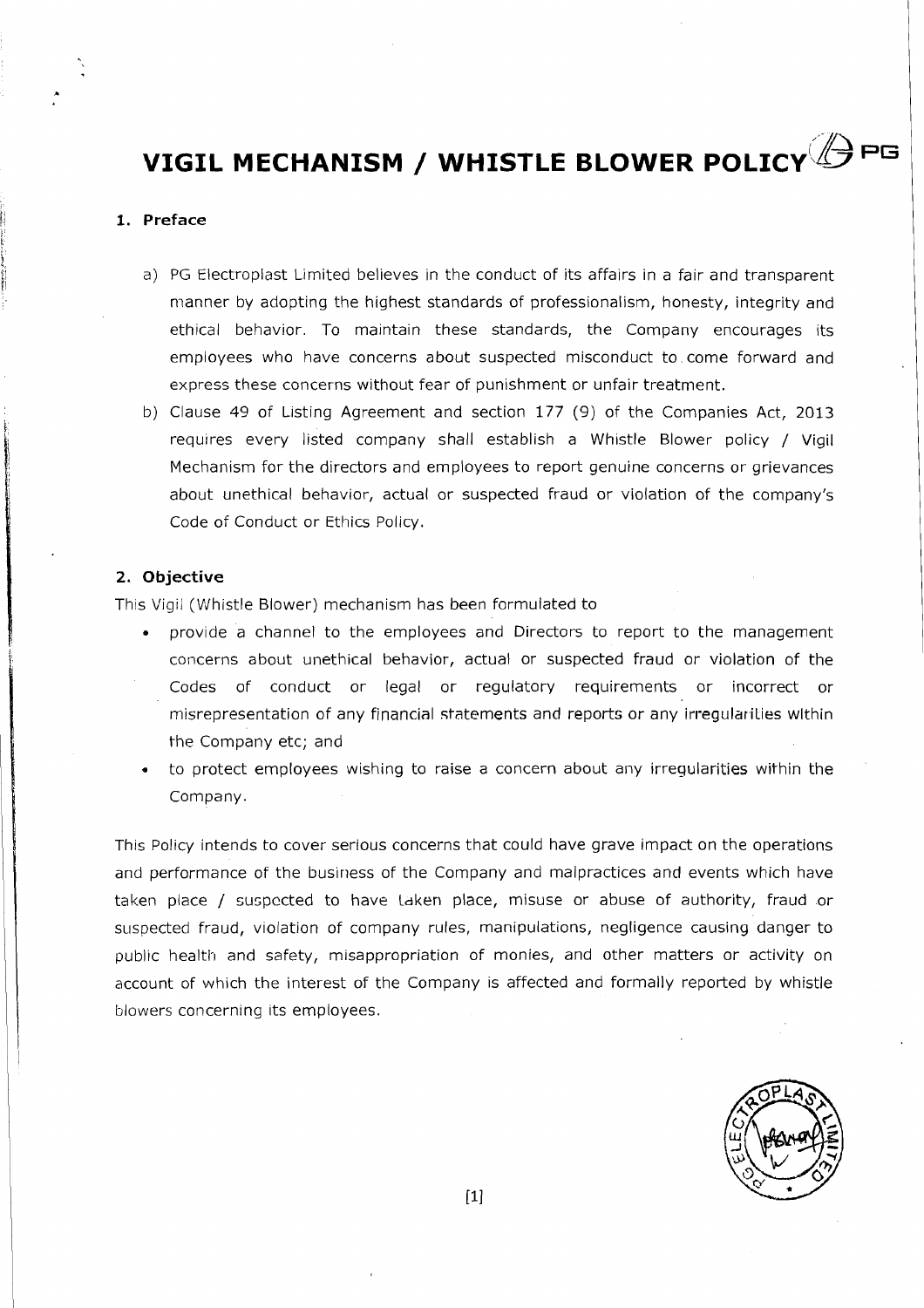#### 3. **Definitions**

The definitions of some of the key terms used in this Policy are given below. Terms not defined herein shall have the meaning as understood in general communication.

- a) "Audit Committee" means the Audit Committee of Directors constituted by the Board of Directors of the Company, in accordance with Clause 49 of the Listing Agreement & section 177 of the Companies Act 2013.
- b) "Employee" means every employee of the Company including the Directors in the employment of the Company.
- c) "Company" means PG Electroplast Limited.
- d) "Exceptional cases" include the cases where the Whistle Blower does not agree with the findings of the Whistle Officer or the cases where the protected disclosure under the policy is made against the Board level executives.
- e) "Fraud" means willful act intentionally committed by an individual(s) by deception, suppression, cheating or any other fraudulent or any other illegal means thereby causing wrongful gain(s) to self or any other individual(s) and wrongful loss to other(s). Many a times such acts are undertaken with a view to deceive/ mislead others, leading them to do or prohibiting from doing a bonafide act or take bonafide decision which is not based on material fact.
- $f$ ) "Investigators" mean those persons authorized, appointed, consulted or approached by the Managing Director/the Audit Committee.
- g) "Protected Disclosure" means any written communication or communication in electronics form, made in good faith that discloses or demonstrates information that may evidence unethical or improper activity.
- h) "Subject" means a person against or in relation to whom a Protected disclosure has been made or evidence gathered during the course of an investigation.
- i) "Whistle Blower" means an Employee making a Protected Disclosure under this Policy
- j) "Whistle Officer" means an officer nominated by Competent Authority to conduct a detailed investigation under this policy and to receive protected disclosure from Whistle blowers, maintain record thereof, placing the same before the Audit Committee for its disposal and informing the Whistle blower the results thereof.
- k) "Whistle Blower Policy" include vigil mechanism; Vigil mechanism will be deemed to be compliance of requirements of clause 49 of the listing Agreement.

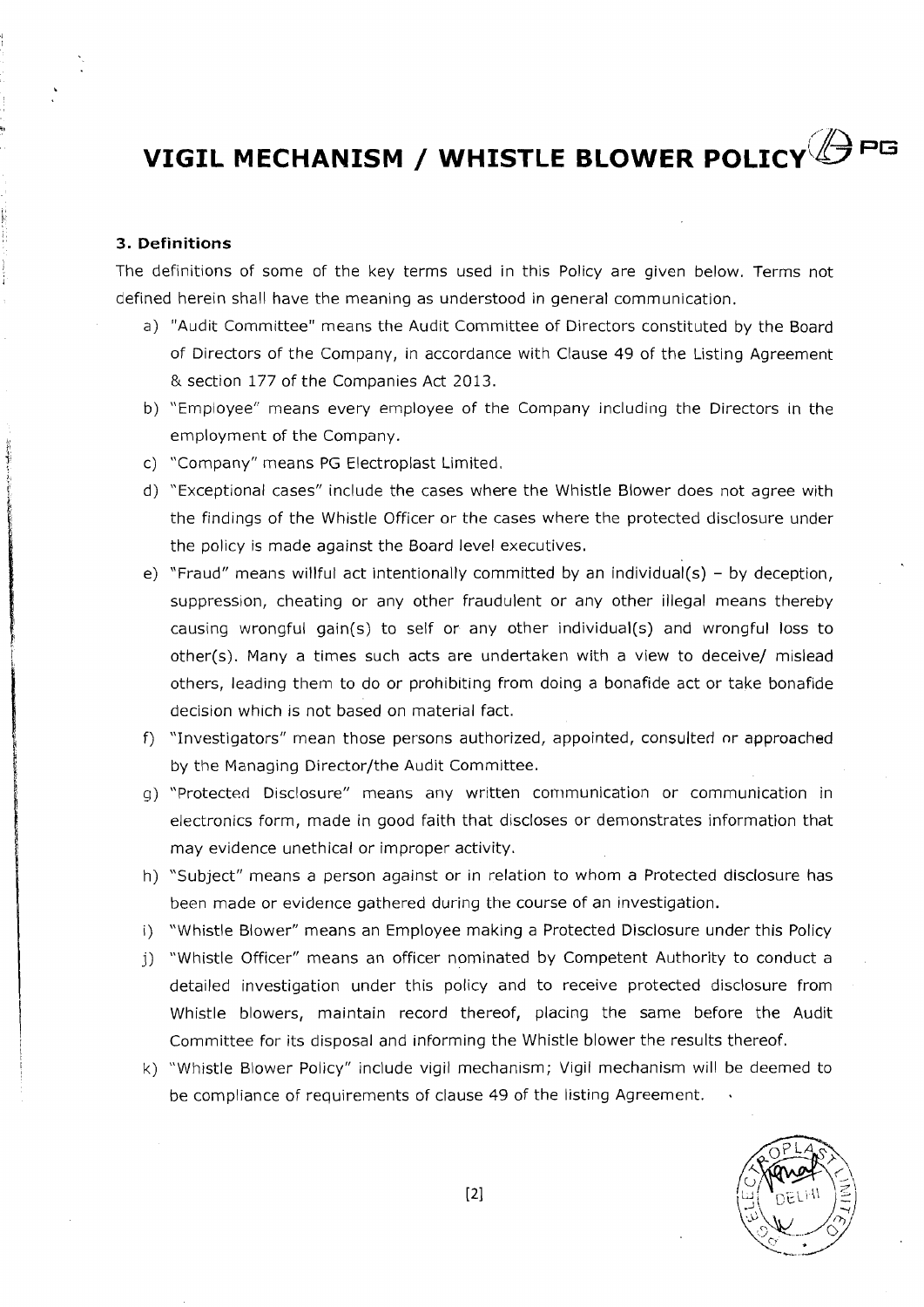## **4. Scope**

- a) The Whistle Blower's role is that of a reporting person with reliable information. He is not required or expected to act as an investigator or finder of facts, nor would he determine the appropriate corrective or remedial action that may be warranted in a given case.
- b) The Whistle Blower will not conduct any investigation on his own; nor will he have a right to participate in any investigative activities other than as requested by the Whistle Officer.
- c) Protected Disclosure will be appropriately dealt with by the Audit Committee of Directors.
- d) The policy neither releases employees from their duty of confidentiality in the course of their work, nor is it a route for taking up a grievance about a personal situation.

### **5. Eligibility**

All Employees of the Company and various stakeholders of the company are eligible to make Protected Disclosures under the Policy in relation to matters concerning the Company.

#### **6. Disqualifications**

- a) While it will be ensured that genuine Whistle Blowers are accorded complete protection from any kind of unfair treatment as herein set out, any abuse of this protection will warrant disciplinary action.
- b) Protection under this Policy would not mean protection from disciplinary action arislng out of allegations made by a Whistle Blower which are found to be false or bogus or with a mala-fide intention.
- c) Whistle Blowers who make 2 or more Protected Disclosures, which have been subsequently found to be frivolous, baseless or reported otherwise than in good falth, will be disqualified from reporting further Protected Disclosures under this Policy.

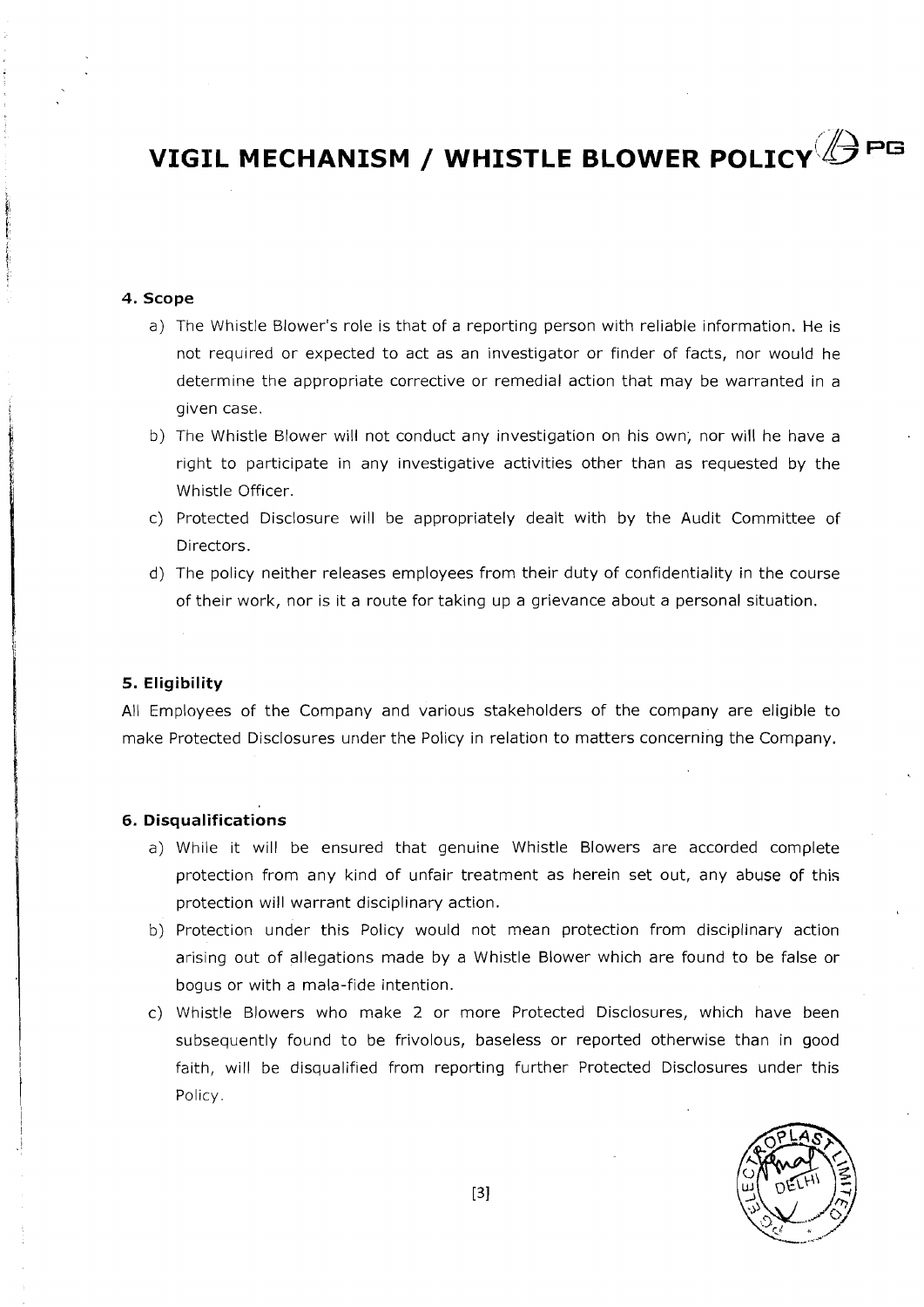#### **7. Procedure**

- a) All Protected Disclosures should be addressed to the Whistle Officer of the Company or to the Chairperson of the Audit Committee in exceptional cases. Protected Disclosure against the Whistle Officer should be addressed to the CEO of the Company and the Protected Disclosure against CEO of the Company should be addressed to the Chairman of the Audit Committee.
- b) Protected Disclosures should be reported in writing by the complainant as soon as possible after the Whistle Blower becomes aware of the same so as to ensure a clear understanding of the issues raised and should either be typed or written in a legible handwriting in Hindi or English, preferably in prescribed form.
- c) Protected Disclosures should be factual and not speculative or in the nature of a conclusion, and should contain as much specific information as possible to allow for proper assessment of the nature and extent of the concern.
- d) The Protected Disclosure should be submitted in a closed and secured envelope and should be super scribed as "Protected disclosure under the Whistle Blower policy". Alternatively, the same can also be sent through email with the subject "Protected disclosure under the Whistle Blower policy". If the complaint is not super scribed and closed as mentioned above, it will' not be possible for the Audit Comniittee to protect the complainant and the protected disclosure will be dealt with as if a normal disclosure.
- e) The Protected Disclosure should be forwarded under a covering letter which shall bear the identity of the Whistle Blower such as his/ her name and address. The Whistle Officer or to the Chairman of the Audit Committee as the case may be, shall detach the covering letter bearing the identity of the Whistle Blower and process only the Protected Disclosure. In order to protect identity of the complainant, the Whistle Officer will not issue any acknowledgement to the complainants and they are advised neither to write their name/address on the envelop. The Whistle Officer shall assure that in case any further clarification is required he will get in touch with the complainant. The Company shall not entertain anonymous/ pseudonymous disclosures.
- f) In case of repeated frivolus complaints being filed by a director or an employee, the audit committee may take suitable action against the concderned director or employee including reprimand.

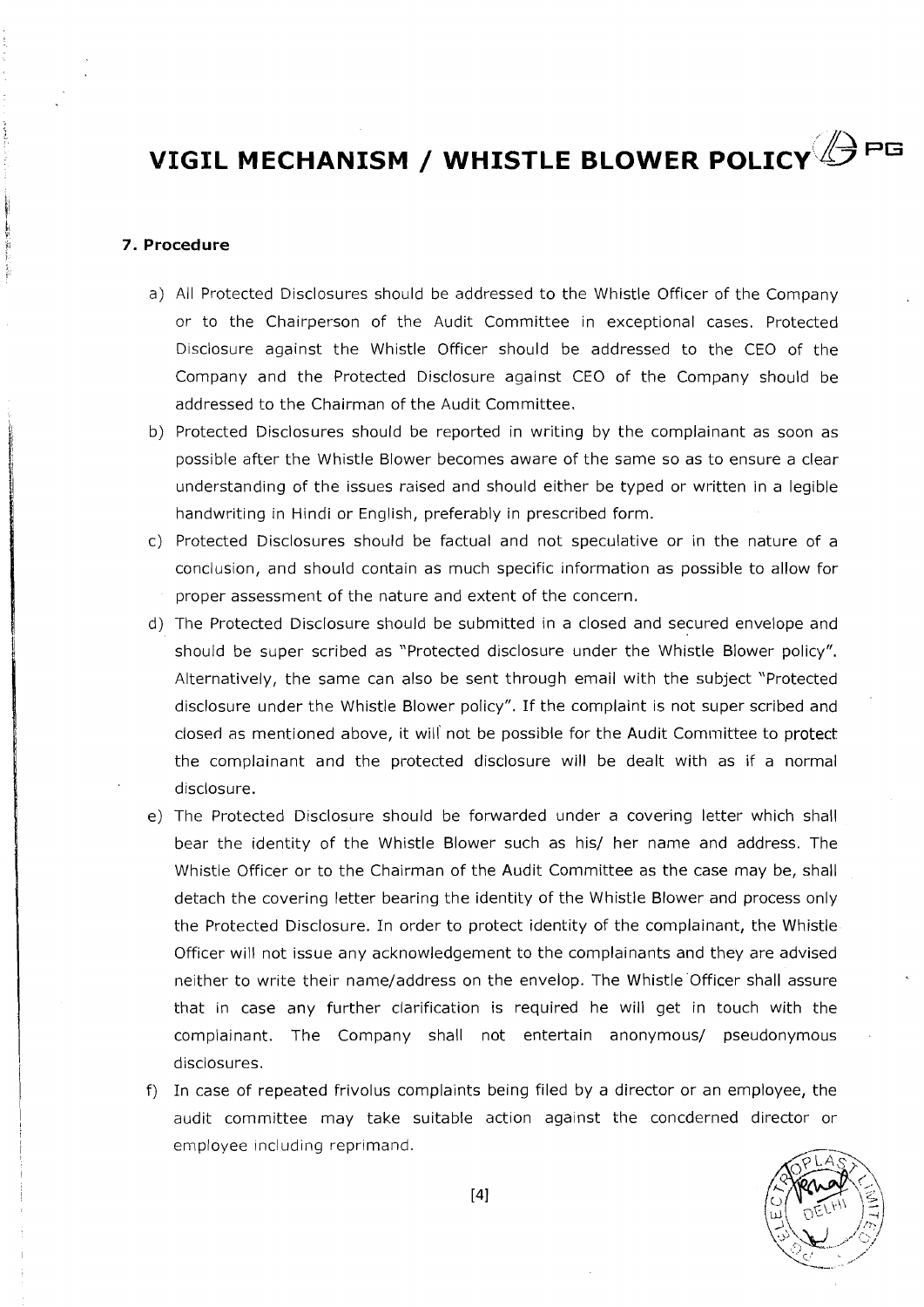### **8. Investigation**

- a) All Protected Disclosures reported under this Policy will be thoroughly checked & prelimanery scrutinized by the Whistle Officers of the Company.
- b) After a preliminary review by Whistle Officers, Investigations will be launched only by order of the Chief Executive Officer or the Chairman of the Audit Committee, if in preliminary review it establishes that:
	- i. The alleged act constitutes an improper or unethical activity or conduct, and
	- ii. The allegation is supported by information specific enough to be investigated or in cases where the allegation is not supported by specific information, it is felt that the concerned matter is worthy of management review.
- c) The decision to conduct an investigation into a Protected Disclosure by itself is not an acceptance of the accusation by the Authority and is to be treated as a neutral factfinding process because the outcome of the investigation may or may not support the accusation.
- d) The identity of a Subject will be kept confidential to the extent possible given the legitimate needs of the investigation.
- e) Unless there are compelling reasons not to do so, Subjects will be given reasonable opportunity for hearing their side during the investigation.
- f) No allegation of wrongdoing against a Subject shall be considered as maintainable unless there is good evidence in support of the allegation.
- g) Subjects shall have a duty to co-operate with the Whistle Officer(s) / Audit Committee during investigation to the extent that such co-operation sought does not merely require them to admit guilt.
- h) Subjects, shall have right to access any document/ information about their legitimate need to clarify/ defend themselves in the investigation proceedings.
- i) Subjects shall have a responsibility not to interfere with the investigation. Evidence shall not be withheld, destroyed or tampered with, and witnesses shall not be influenced, coerced, threatened or intimidated by the Subjects.
- j) Subjects have a right to be informed of the outcome of the investigation. If the allegations are not sustained, the Subjects shall be consulted

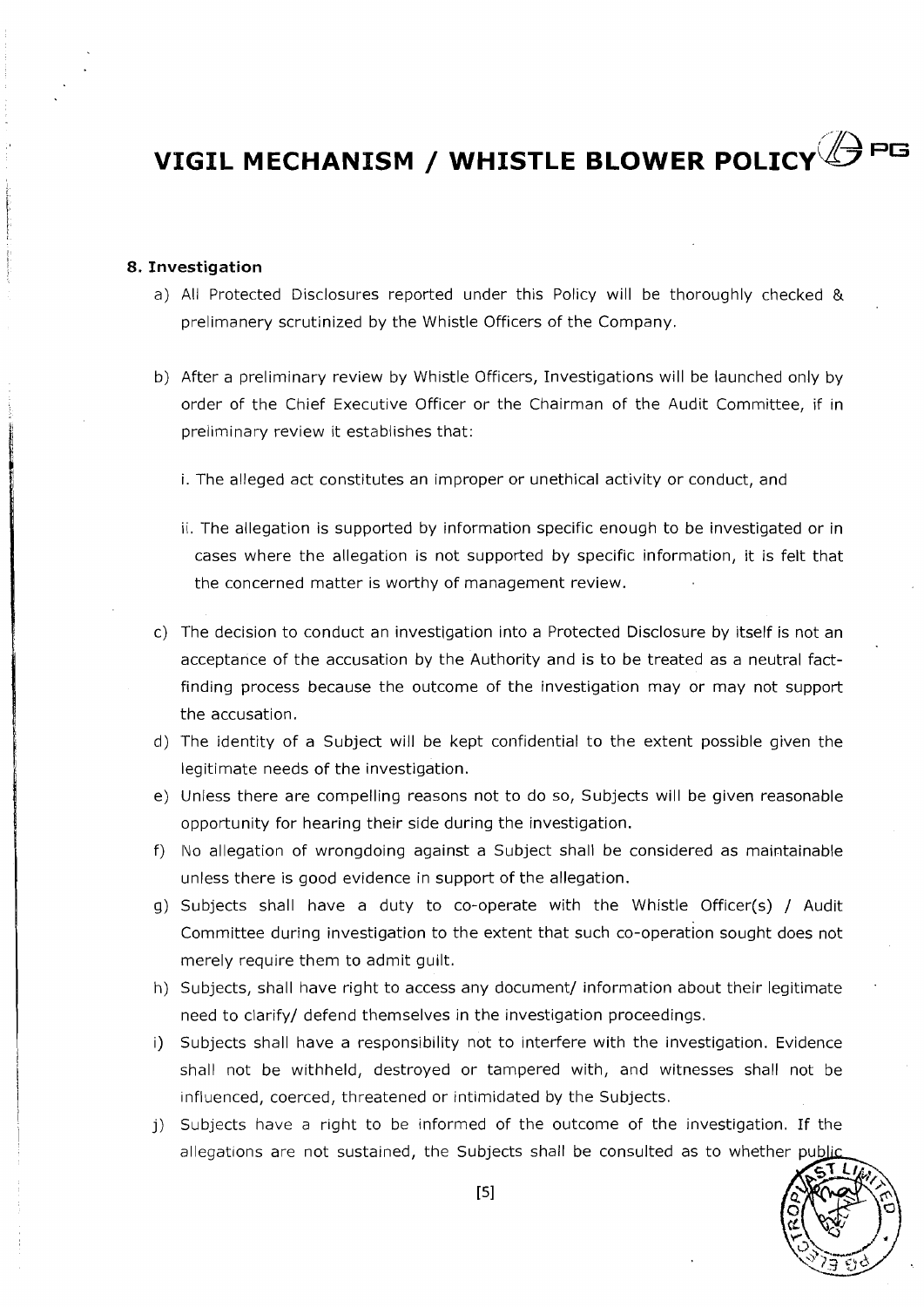disclosure of the investigation results would be in the best interest of the Subject and the Company.

- k) Whistle Officer shall normally complete the investigation within 90 days and submit his report to Competent Authority.
- I) In case of allegations against subject are substantiated by the Whistle Officer in his report, the Competent Authority shall give an opportunity to Subject to explain his side.

### **9. Protection**

- a) No unfair treatment will be meted out to a Whistle Blower by virtue of his/her having reported a Protected Disclosure under this Policy. The Company, as a policy, condemns any kind of discrimination, harassment, victimisation or any other unfair employment practice being adopted against Whistle Blowers. Complete protection will, therefore, be given to Whistle Blowers against any unfair practice like retaliation, threat or intimidation of the termination / suspension of service, disciplinary action, transfer, demotion, refusal of promotion, or like, including any direct or indirect use of authority to obstruct the Whistle Blower's right to continue to perform his duties/functions including making further Protected Disclosure. The Company will take steps to minimize difficulties, which the Whistle Blower may experience as a result of making the Protected Disclosure. Thus, if the Whistle Blower is required to give evidence in criminal or disciplinary proceedings, the Compariy will arrange for the Whistle Blower to receive advice about the Procedure, etc.
- b) The identity of the Whistle Blower shall be kept confidential to the extent possible and permitted under law. Whistle Blowers are cautioned that their identity may become known for reasons outside the control of the Whistle Officer(s) /Audit Committee.
- c) Any other Employee assisting in the said investigation shall also be protected to the same extent as the Whistle Blower.
- d) If any person is aggrieved by any action on the ground that he/ she is being victimized due to the fact that he/ she had filed a complaint or disclosure, he/ she may file an application before the Chairman of Audit Committee seeking redress in the matter, wherein the Chairman Audit Committee may give suitable directions to the concerned person or authority.

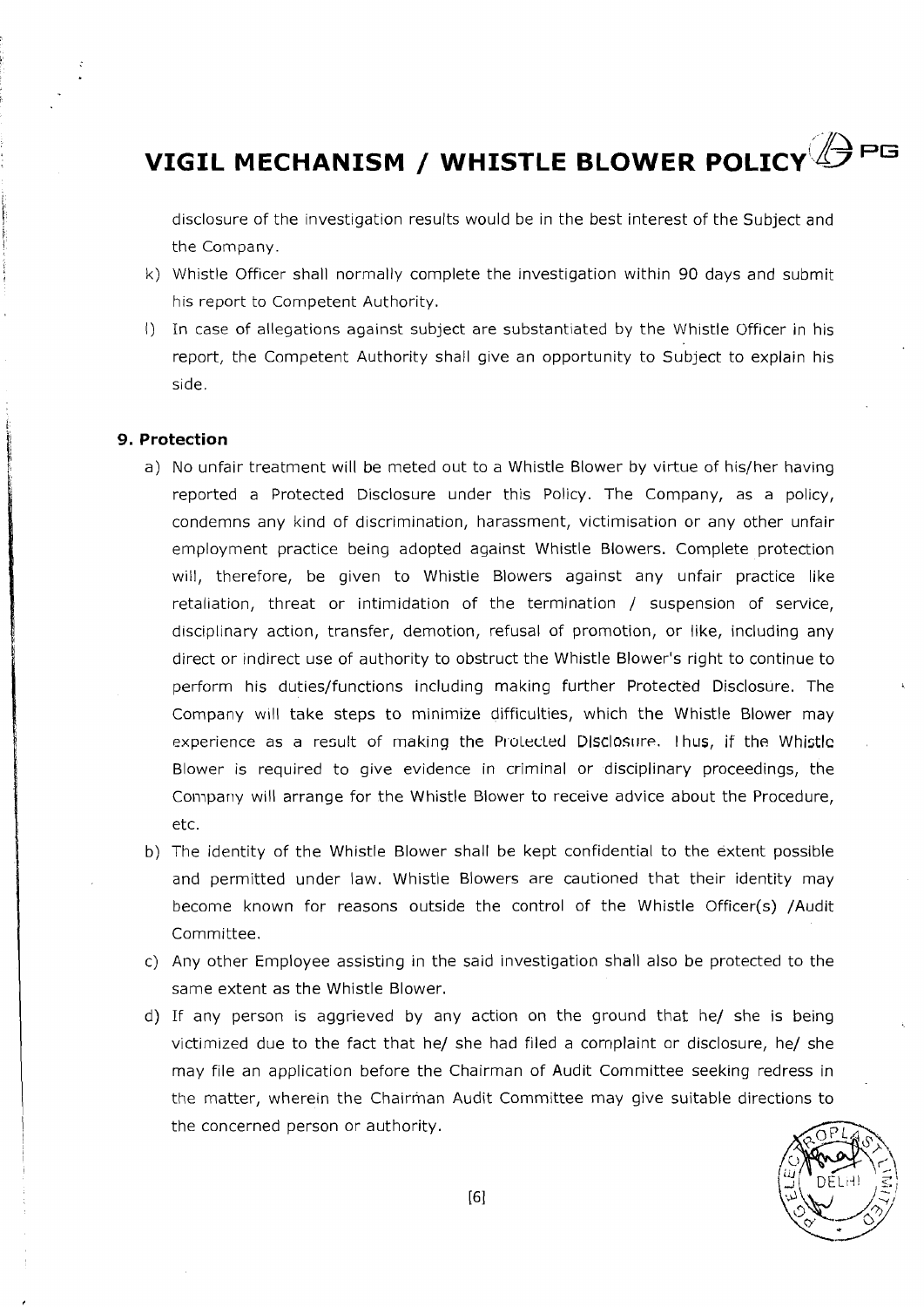# **VIGIL MECHANISM / WHISTLE BLOWER POLICY APG**

**10. Secrecy** / **Confidentiality:** The complainant, Vigilance and Ethics Officer, Members of Audit Committee, the Subject and everybody involved in the process shall:

- **<sup>e</sup>**Maintain confidentiality of all matters under this Policy
- **•** Discuss only to the extent or with those persons as required under this policy for completing the process of investigations.
- Not keep the papers unattended anywhere at any time
- Keep the electronic mails / files under password.

#### **11. Decision**

**<sup>e</sup>**If an investigation leads the Whistle Officer / Chairman of the Audit Committee to conclude that an improper or unethical act has been committed, the Whistle Officer / Chairman of the Audit Committee shall recommend to the management of the Company to take such disciplinary or corrective action as he may deem fit. It is clarified that any disciplinary or corrective action initiated against the Subject as a result of the findings of an investigation pursuant to this Policy shall adhere to the applicable personnel or staff conduct and disciplinary procedures.

### **12. Record**

The Whistle Officer shall make a record of the Protected Disclosure. The record will include:

- **Brief facts;**
- **<sup>e</sup>**Whether the same Protected Disclosure was raised previously by anyone, and if so, the outcome thereof;
- Whether the same Protected Disclosure was raised previously on the same subject;
- Details of actions taken by Whistle Officer / Chairman/ CEO for processing the complaint,
- **<sup>e</sup>**Findings of the Audit Committee.
- The recommendations of the Audit Committee/ other action(s).

#### **13. Reporting of the outcome of the Investigation to Whistle Blower**

The outcome of the investigation by the Whistle Officer and any disciplinary or corrective action initiated against the subject would be informed to the Whistle Blower. If the Whistle Blower does not agree with the findings of the Whistle Officer, he/ she is permitted to approach the Audit Committee of the Company for inviting its attention on the concern

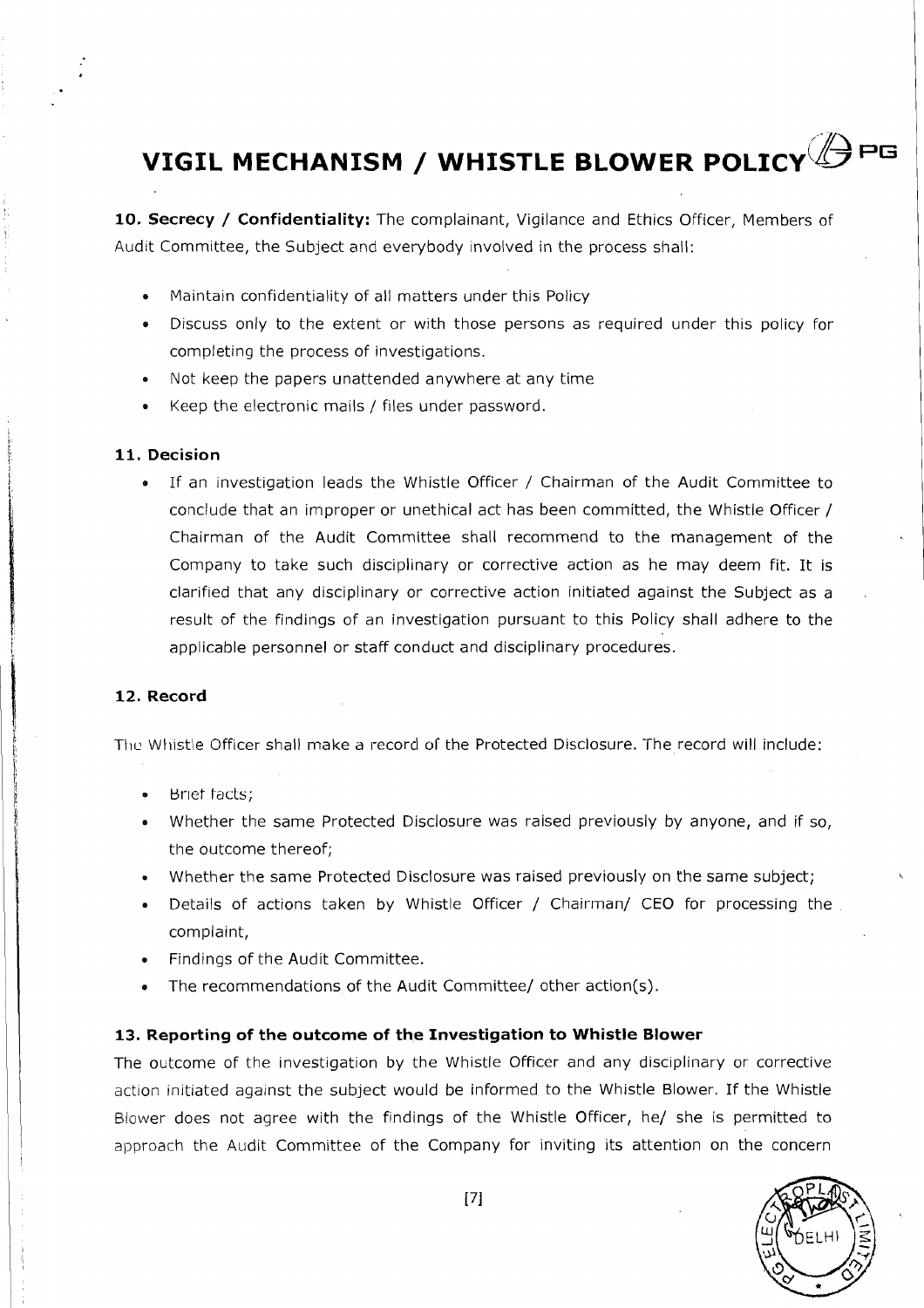raised by him/her

#### **14. Review of functioning of the Mechanism by the Audit Committee**

A quarterly status report about the functioning of the Whistle Blower Mechanism including total number of compliant received if any during the period with summary of the findings of Whistle Officer / AC and corrective steps taken shall be placed before the Audit Committee & the same should be send to the Chairman of the company. The Chief Executive Officer shall be responsible for the administration, interpretation, application and review of this policy.

### **15. Access to Chairman of the Audit Committee**

The Whistle Blower shall have right to access Chairman of the Audit Committee directly in exceptional cases and the Chairman of the Audit Committee is authorized to prescribe suitable directions in this regard.

### **16. Retention of documents**

All Protected Disclosures in writing or documented along with the results of an investigation relating thereto shall be retained by the Company for a minimum period of five years or such other period as specified by any other law in force, whichever is more.

### **17. Amendment**

The Company reserves its right to amend or modify this Policy in whole or in part, at any time without assigning any reason whatsoever.

For PG Electroplast **DELHI A** (Managing Directory)

| For PG Electroplast Limited/  |  |  |
|-------------------------------|--|--|
|                               |  |  |
| (Chairman of Audit Committee) |  |  |

Date: Place: